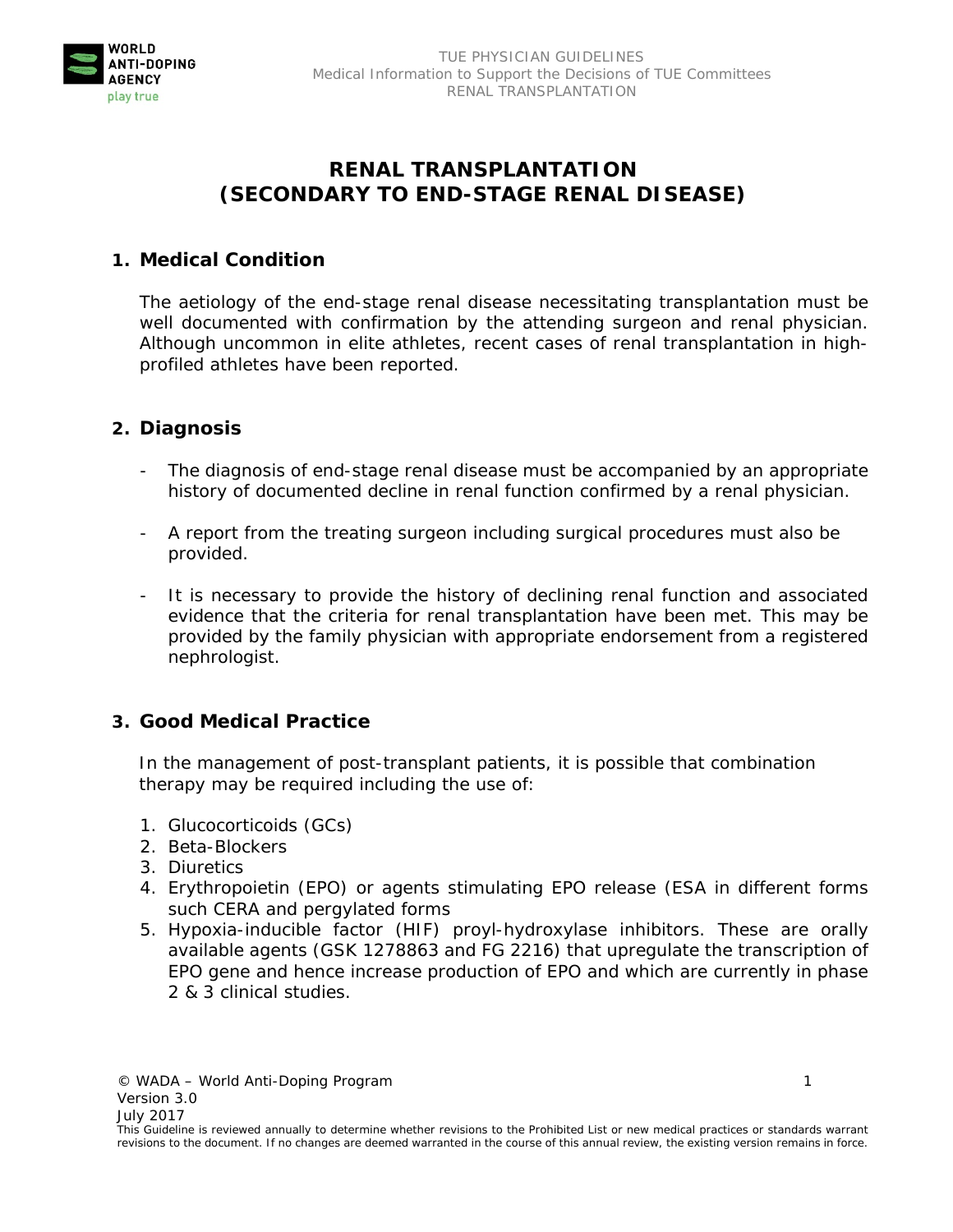# **4. Route of administration**

All agents should be administered orally with the exception of erythropoietin either intravenously or via subcutaneous injection.

# **5. Frequency of administration**

 Daily doses of GCs (5-10mg daily for maintenance), beta-blockers, diuretics and EPO in accordance with current guidelines (see references). For EPO the current guidelines recommend a haemoglobin of 120g/L.

## **6. Recommended duration of treatment**

The treatment is life-long with recommended annual review by a renal physician.

## **7. Other non-prohibited alternative treatments**

 Following renal transplantation, there is no other appropriate, non-prohibited treatment available.

### **8. Consequences to health if treatment is withheld**

 Given that the criteria for renal transplantation have been met, the consequences of withholding prescribed treatment from these individuals will impact significantly upon the function of the transplanted kidney as well as the health of that individual. This applies to immunosuppressive therapy (GCs) and cardiovascular medications (including Beta-blockers).

 Most renal transplant recipients will present a history of hypertension secondary to chronic renal disease. Untreated, hypertension appears to be linked to reduced longterm graft and patient survival. Thus, anti-hypertensive therapy, including diuretics, where indicated is essential.

 In cases where moderate graft impairment is confirmed, patients may require EPO supplementation due to reduced EPO production. EPO therapy is indicated as per guidelines for the management of anaemia associated with chronic kidney disease.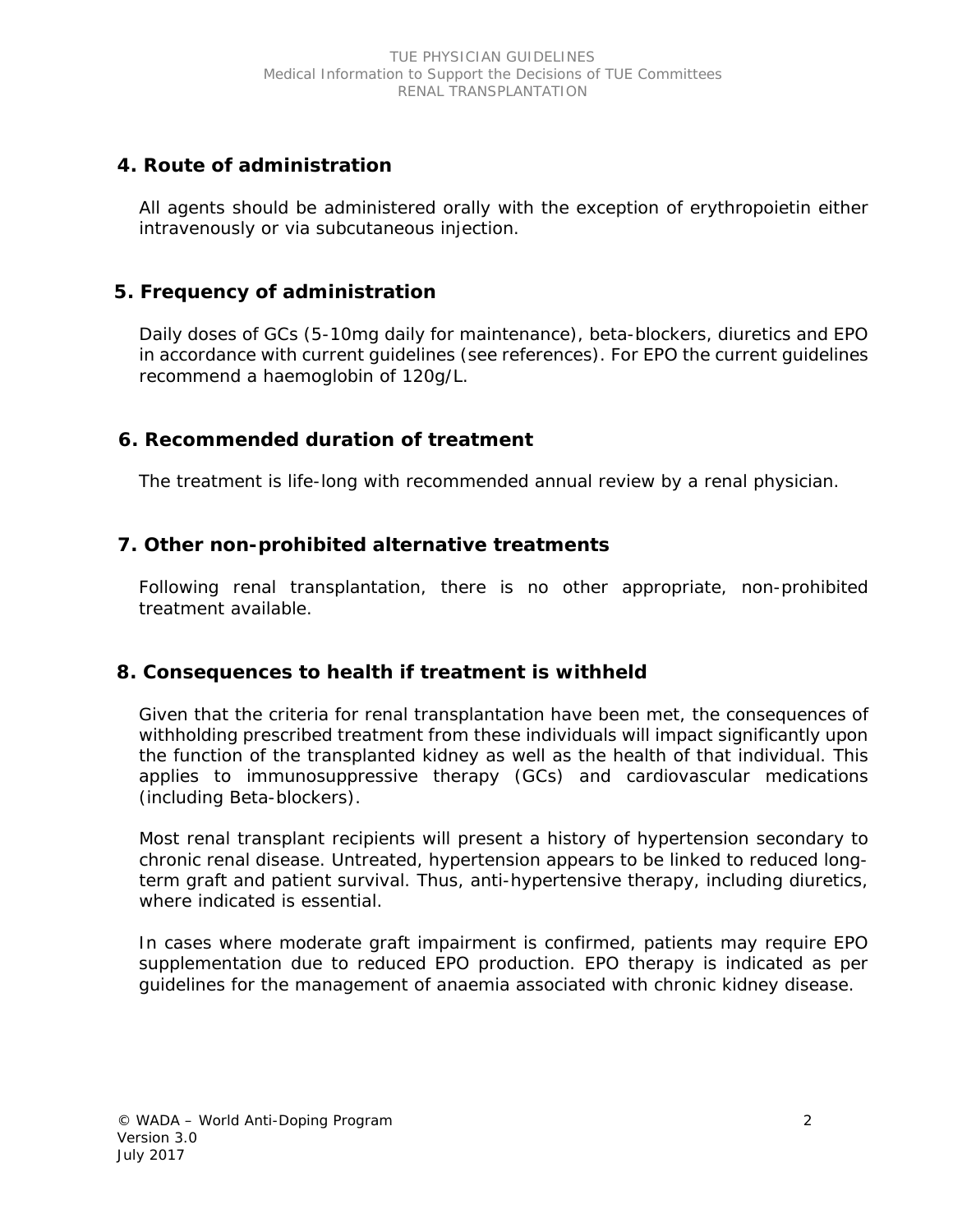### **9. Treatment monitoring**

 Routine assessment of renal function including monitoring of blood pressure will be at the discretion of the renal physician. Haematological and biochemical parameters are routinely measured, so a record of values are readily available to detect any unexpected changes.

#### **10. TUE validity and recommended review process**

 Lifetime therapy in accordance with clinical status and an annual review is acceptable. Any changes to the therapeutic regime involving prohibited agents should be well documented and endorsed by a renal physician and form the basis of a revised TUE.

 At annual review, athletes on EPO should have blood tests including Hb, Hematocrit, RBC count, Reticulocyte count. Values for these parameters over the preceding 12 months should be provided to detect any unexpected changes.

 The recommended validity of a TUE for a case of renal transplantation is 10 years, with an annual review required to revalidate, as described above.

#### **11. Any appropriate cautionary matters**

 Renal transplantation in elite athletes is not a common occurrence. However there are documented contemporary cases and the consistent application of best practice guidelines is essential.

### **12. References**

2003 European Society of Hypertension- European Society of Cardiology New Guidelines for treatment of Hypertension J Hypertens. 2003 Jun; 21(6):1011-53

 KDOQI clinical practice guidelines for chronic kidney disease: Evaluation, classification, and stratification. Kidney Disease Outcome Quality Initiative. Am J Kidney Dis 39:S1-S266, 2002 (suppl 2)

 Chobanian AV, Bakris GL, Black HR, Cushman WC, Green LA, Izzo JL Jr, Jones DW, Materson BJ, Oparil S, Wright JT Jr, Roccella EJ: The Seventh Report of the Joint National Committee on Prevention, Detection, Evaluation, and Treatment of High Blood Pressure: The JNC 7 report. JAMA 289:2560-2572, 2003

 Drueke TB, Parfrey PS. Summary of the KDIGO guideline on anemia and comment: reading between the (guide) line (s). Kidney International 2012; 82:952-960